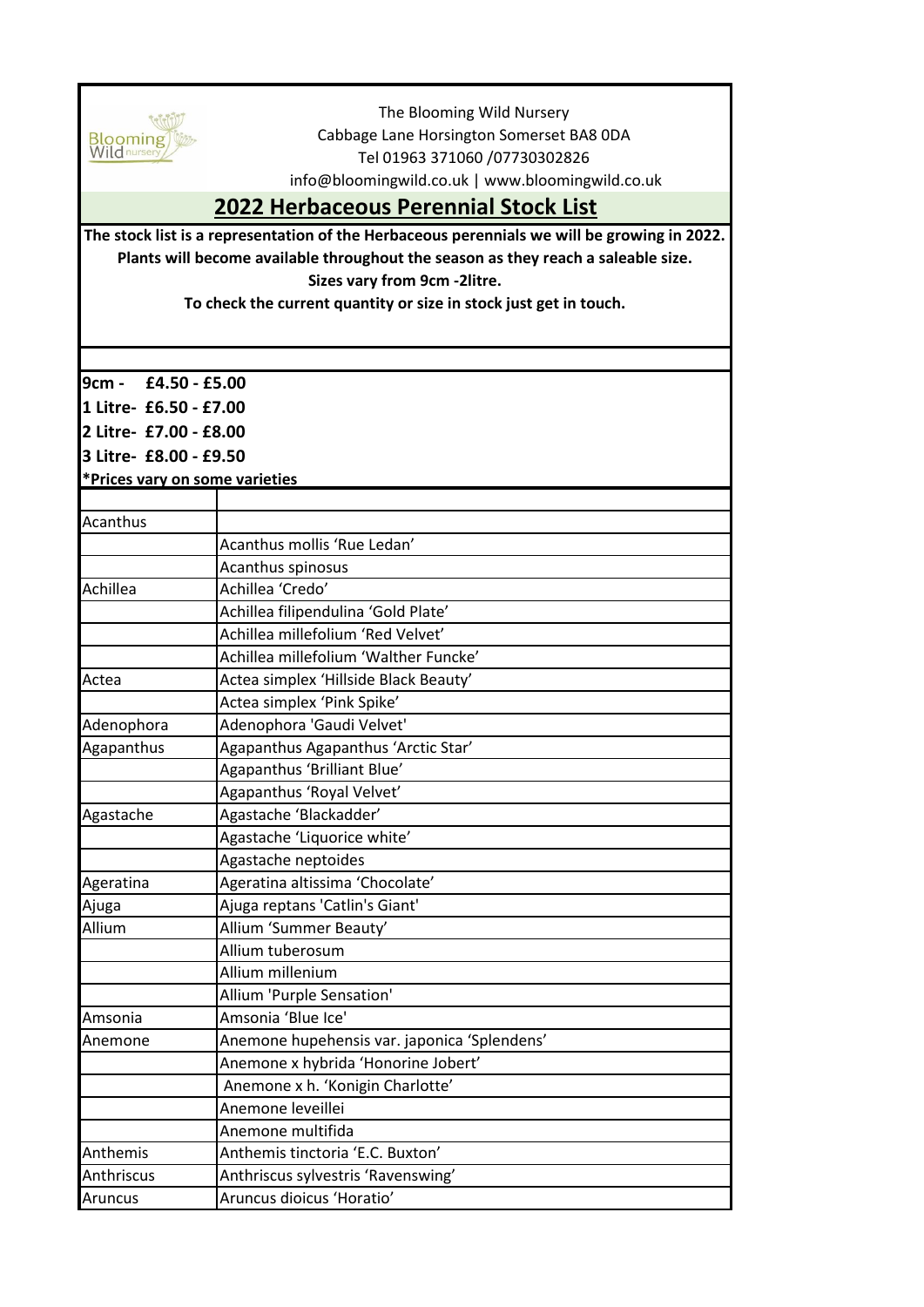| Asarum          | Asarum europaeum                        |
|-----------------|-----------------------------------------|
| Asclepias       | Asclepias tuberosa                      |
|                 | Asclepias incarnata 'Ice ballet'        |
| Arum            | Arum italicum marmoratum                |
|                 | Aster amelius Veilchenkonigin           |
|                 | Aster ericoides 'Pink cloud'            |
|                 | Aster frikartii 'Monch'                 |
|                 | Aster laterifolius 'Lady in Black'      |
|                 | Aster pyrenaeus 'Lutetia'               |
|                 | Astilbe chinensis 'Visions"             |
| Astrantia       | Astrantia 'Buckland'                    |
|                 | Astrantia 'Florence'                    |
|                 | Astrantia major 'Gill Richardson Gp'    |
| Bergenia        | Bergenia 'Spring Fling'                 |
| <b>Brunnera</b> | Brunnera macrophylla                    |
|                 | Brunnera macr. 'Betty Bowring'          |
|                 | Brunnera macr. 'Jack Frost'             |
|                 | Campanula lactifolia 'Pritchards var'   |
|                 | Camassia leichtlinii 'Alba'             |
|                 | Camassia leichtlinii caerulea           |
| Centaurea       | Centaurea montana                       |
| Centranthus     | Centranthus ruber 'Albus'               |
| Cephalaria      | Cephalaria gigantea                     |
| Chaerophyllum   | Chaerophyllum hirsutum 'Roseum'         |
| Chelone         | Chelone obliqua                         |
|                 | Chelone obliqua 'Alba'                  |
| Cirsium         | Cirsium rivulare 'Atropurpureum'        |
|                 | Cirsium rivulare 'Trevor's Blue Wonder' |
|                 | Cirsium 'Mount Etna'                    |
| Coreopsis       | Coreopsis vert. 'Moonbeam'              |
|                 | Crocosmia 'Lucifer'                     |
|                 | Crocosmia xc. 'James Coey'              |
| Dianthus        | Dianthus carthusianorum                 |
|                 | Dicentra spectabilis                    |
|                 | Dicentra spectabilis 'Alba'             |
| Digitalis       | Digitalis lutea                         |
| Dryopteris      | Dryopteris 'Filix-mas'                  |
|                 | Echinacea purpurea 'Magnus Superior'    |
|                 | Echinacea p. 'Rubinstern'               |
|                 | Echinacea p. 'White Swan'               |
| Echinops        | Echinops bannaticus 'Taplow Blue'       |
|                 | Echinops ritro 'Veitch's Blue'          |
|                 | Echinops 'Star Frost'                   |
| Epimedium       | Epimedium 'Amber Queen'                 |
|                 | Epimedium 'Pink Elf'                    |
|                 | Epimedium pubigerum                     |
|                 | Epimedium 'Spine Tingler'               |
|                 | Epimedium stellulatum 'Wudang Star'     |
|                 | Epimedium versicolour sulphureum        |
| Eranthis        | Eranthis hyemalis                       |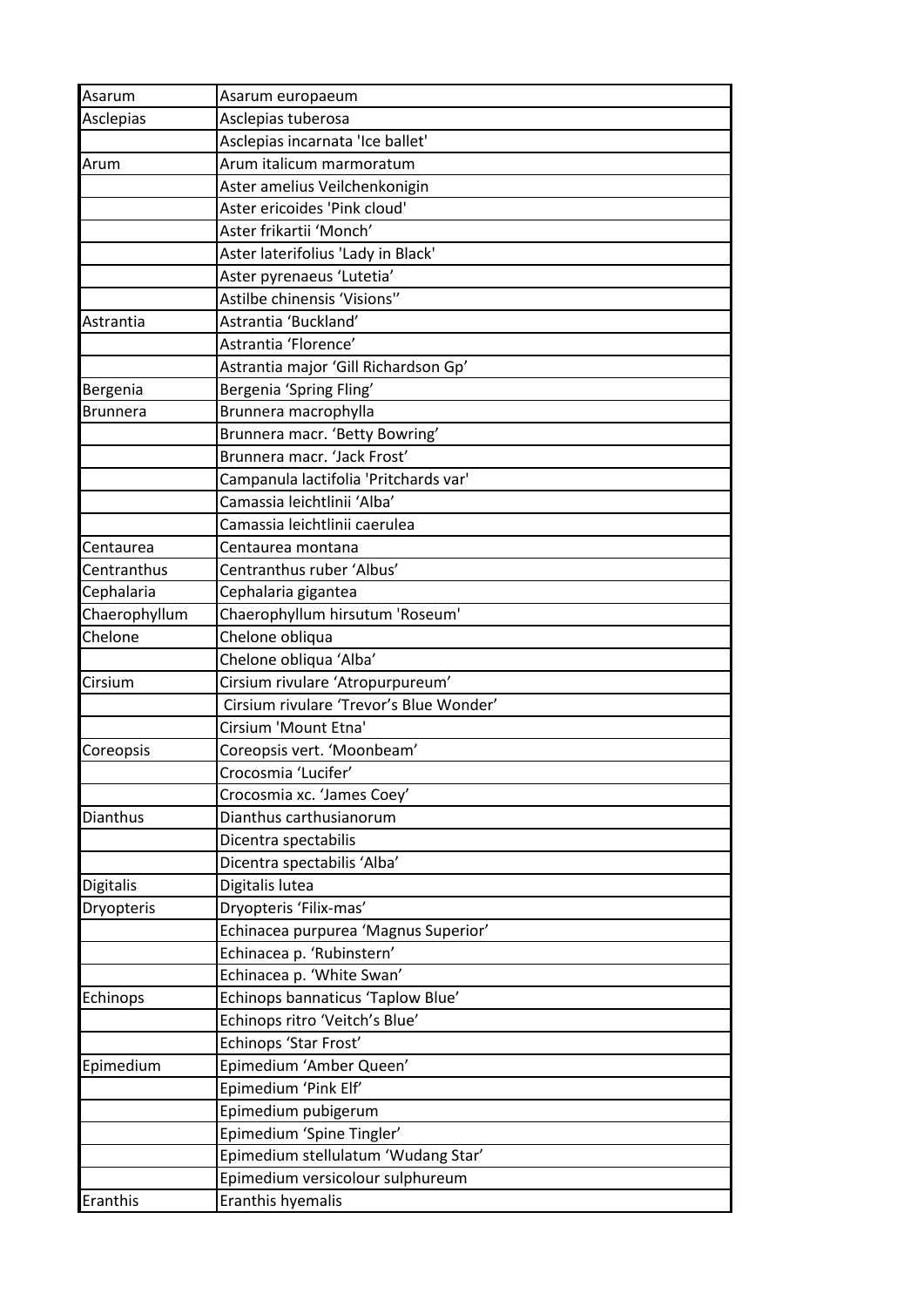| Erigeron     | Erigeron karvinskianus                     |
|--------------|--------------------------------------------|
| Eryngium     | Eryngium agavifolium                       |
|              | Eryngium x zabelii 'Big Blue'              |
| Erythronium  | Erythronium 'Pagoda'                       |
|              | Erythronium 'White Beauty'                 |
| Euphorbia    | Euphorbia amygdaloides var. robbiae        |
|              | Euphorbia ceratocarpa                      |
|              | Euphorbia characias wulfeni                |
|              | Euphorbia palustris                        |
| Filipendula  | Filipendula rubra 'Venusta'                |
| Foeniculum   | Foeniculum vulgare                         |
|              | Foeniculum vulgare 'Purpureum'             |
| Fritillaria  | Fritillaria meleagris                      |
|              | Fritillaria meleagris 'Alba'               |
| Gallium      | Gallium odoratum                           |
| Gaura        | Gaura 'Whirling Butterflies'               |
| Geranium     | Geranium 'Alan Mayes'                      |
|              | Geranium 'Sirak'                           |
|              | Geranium macrorrhizum 'Ingwersen's Variety |
|              | Geranium nodosum                           |
|              | Geranium 'Orion'                           |
|              | Geranium Rozanne                           |
|              | Geranium phaeum 'Album'                    |
|              | Geranium phaeum 'Raven'                    |
|              | Geranium phaeum 'Samobor'                  |
|              | Geranium 'Philippe Vapelle'                |
|              | Geranium sanguineum 'Max Frei'             |
| Geum         | Geum 'Bell Bank'                           |
|              | Geum 'Lemon Drops'                         |
|              | Geum 'Moonlight Serenade'                  |
|              | Geum 'Rusty Young'                         |
|              | Geum 'Savanna Sunset'                      |
|              | Geum 'Totally Tangerine'                   |
|              | Gypsophillia                               |
|              | Hackonechloa macra 'Sunflare'              |
|              | Helenium 'Moerheim Beauty'                 |
|              | Helenium 'Rauchtopas'                      |
|              | Helenium 'Rubinzwerg'                      |
|              | Helenium 'The Bishop'                      |
| Helianthus   | Helianthus 'Lemon Queen'                   |
|              | Helleborus hybridus                        |
|              | Helleborus hybridus mixed                  |
|              | Helleborus hybridus tall                   |
| Hemerocallis | Hemerocallis 'Catherine Woodbury'          |
|              | Hemerocallis 'Gentle Shepherd'             |
|              | Hemerocallis 'Joan Senior'                 |
|              | Hemerocallis lilioasphodelus               |
|              | Hemerocallis 'Pardon Me'                   |
|              | Hemerocallis 'Stafford'                    |
| Houttuynia   | Houttuynia cordata 'Chameleon'             |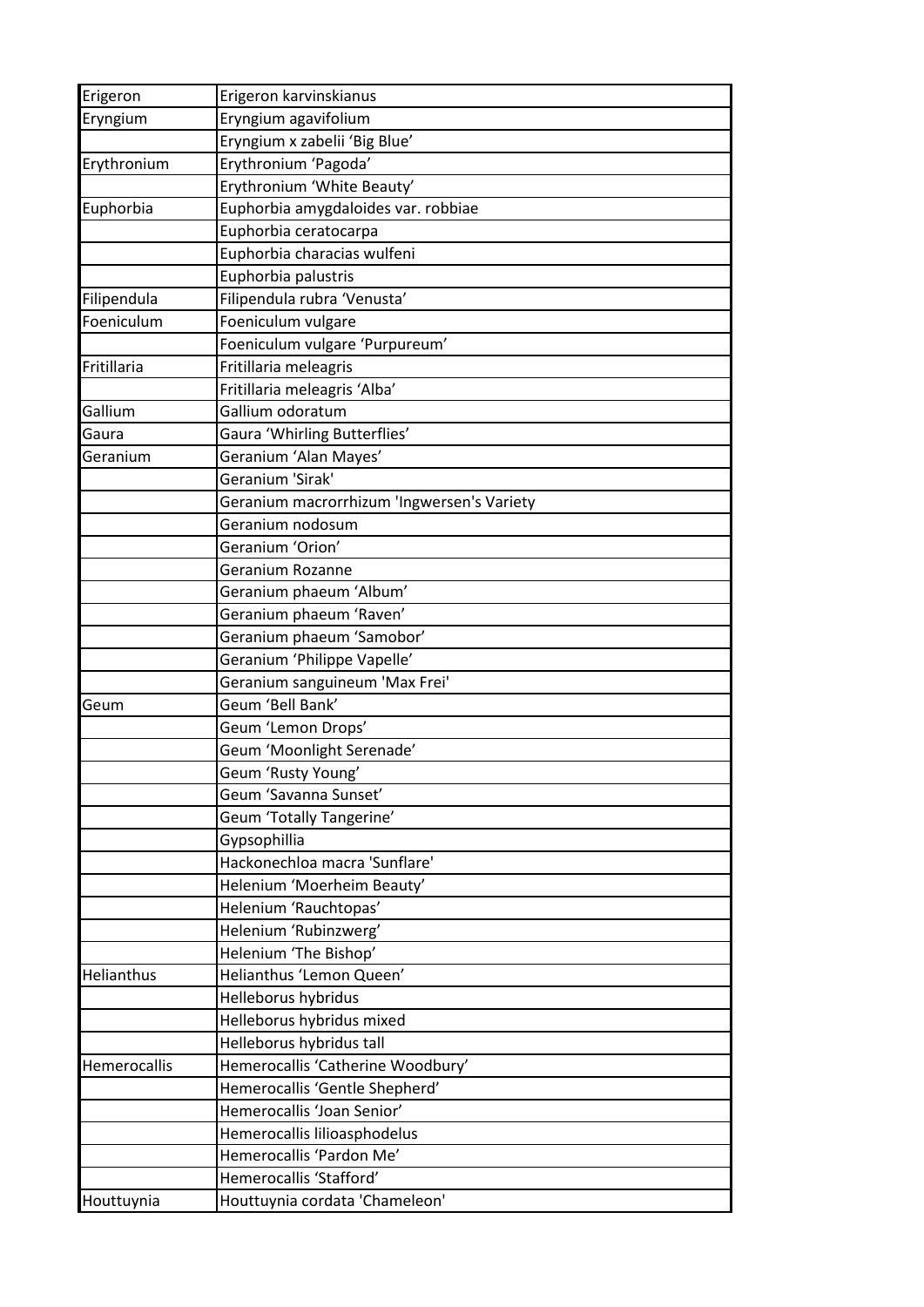| Hosta           | Hosta 'Devon Green'                   |
|-----------------|---------------------------------------|
|                 | Hosta 'Krossa Regal'                  |
|                 | Hosta' Royal Standard'                |
| <b>Hysoppus</b> | Hysoppus officinalis                  |
|                 | Iris 'Benton Pearll'                  |
|                 | Iris 'Benton Storrington'             |
|                 | Iris 'Jane Phillips'                  |
|                 | Iris chrysographes                    |
|                 | Iris sibirica 'Flight of Butterflies' |
|                 | Iris sib. 'Mountain Lake'             |
|                 | Iris sib. 'Papillon'                  |
|                 | Iris sib. 'Silver Edge'               |
|                 | Iris sib. 'Snow Prince                |
|                 | Iris sib. 'Soft Blue'                 |
|                 | Iris sib. 'White Swirl'               |
| Knautia         | Knautia macedonica                    |
| Kniphofia       | Kniphofia'Bee's Lemon'                |
|                 | Kniphofia caulescens                  |
|                 | Kniphofia 'Tawny King'                |
| Lamium          | Lamium orvala                         |
| Lavandula       | Lavandula a Ashdown Forest            |
|                 | Lavandula a Loddon Blue               |
| Leucojum        | Leucojum aestivum 'Gravetye Giant'    |
| Liatris         | Liatris spicata                       |
|                 | Liatris spicata 'Alba'                |
|                 | Linaria 'Canon west'                  |
| Lobelia         | Lobelia x speciosa 'Hadspen Purple'   |
| Luzula          | Luzula sylvatica 'Solar Flair'        |
|                 | Lychnis f.c. 'Alba'                   |
| Lysimachia      | Lysimachia clethroides                |
|                 | Lysimachia candela                    |
|                 | Lysimachia ephemerum                  |
| Lythrum         | Lythrum salicaria 'Blush'             |
|                 | Lythrum sal. 'Feuerkerze'             |
|                 | Lythrum sal. 'Swirl'                  |
|                 | Lythrum sal. 'White Swirl'            |
| Monarda         | Monarda 'Beauty of Cobham'            |
|                 | Monarda bradburiana                   |
|                 | Monarda 'Kardinal'                    |
|                 | Monarda 'Scorpion'                    |
| Myrrhis         | Myrrhris odorata                      |
| Narcissus       | Narcissus bulbocodium 'Spoirot'       |
|                 | Narcissus 'Hawera'                    |
|                 | Narcissus 'Thalia'                    |
|                 | Narcissus 'W.P Milner'                |
| Nepeta          | Nepeta 'Blue Dragon'                  |
|                 | Nepeta florina                        |
|                 | Nepeta govaniana                      |
|                 | Nepeta racemosa 'Amelia'              |
|                 | Nepeta racemosa 'Walker's Low'        |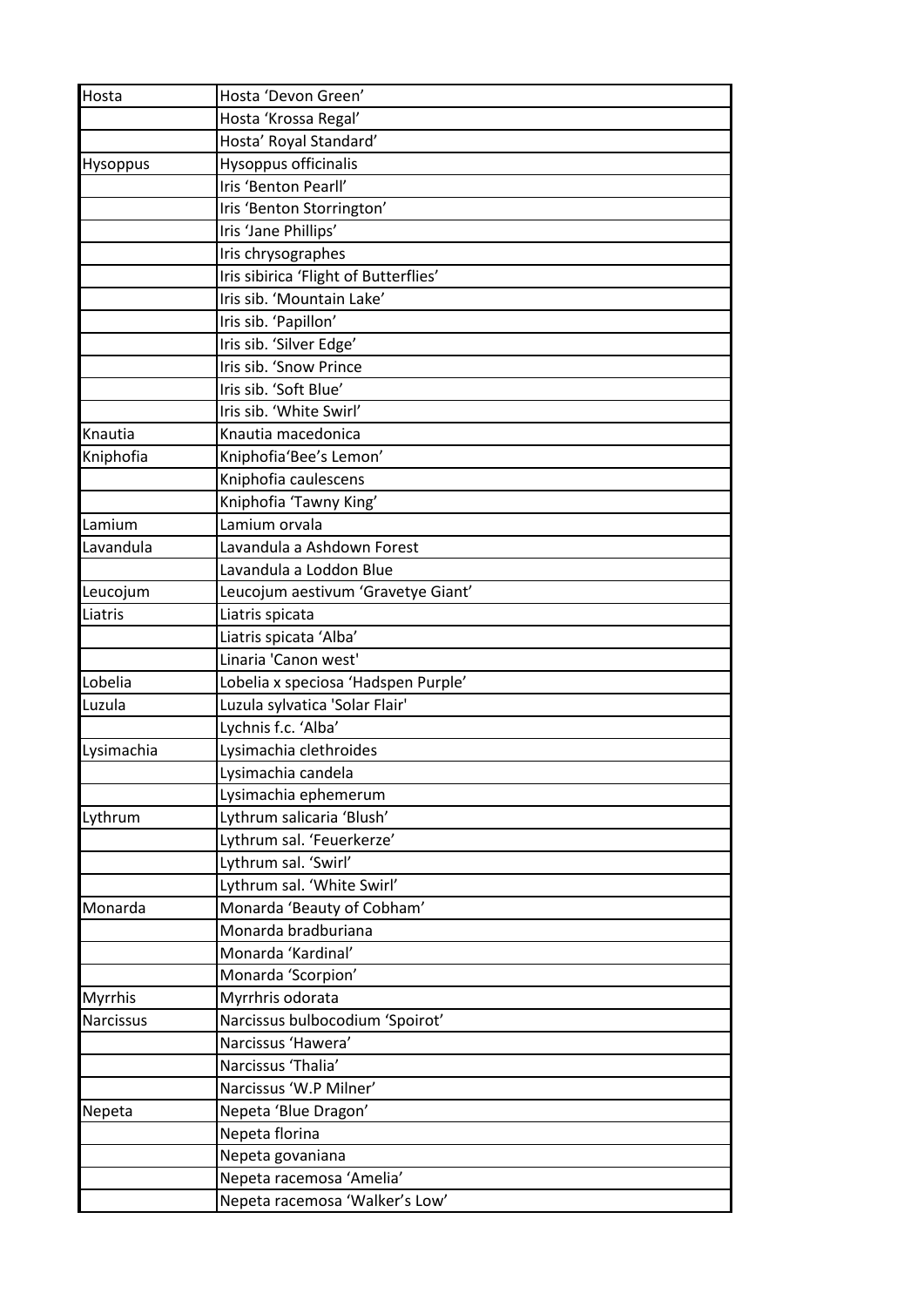|               | Nepeta siberica 'Souvenier de Andre Chaudron' |
|---------------|-----------------------------------------------|
|               | Oenothera macrocarpa                          |
| Omphalodes    | Omphalodes c. 'Cherry Ingram'                 |
| Origanum      | Origanum 'Rosenkuppel'                        |
|               | Origanum vulgare 'Aureum'                     |
| Paeonia       | Paeonia 'Claire de Lune'                      |
| Parthenium    | Parthenium integrifolium                      |
| Perovskia     | Perovskia 'Blue Spire'                        |
| Penstemon     | Penstemon 'Dark Towers'                       |
|               | Penstemon digitalis poss Husker red           |
|               | Persicaria amp. 'Blackfield'                  |
|               | Persicaria amp. 'Fascination'                 |
|               | Persicaria amp. 'High Society'                |
|               | Persicaria amp. 'Pink Elephant'               |
|               | Persicaria amp. 'Rosea'                       |
|               | Persicaria bistorta carnea                    |
|               | Persicaria bistorta 'Hohe Tatra'              |
|               | Persicaria polymorpha                         |
| Peucedanum    | Peucedanum verticillare                       |
| Phlomis       | Phlomis russeliana                            |
| Phlox         | Phlox div. 'May Breeze'                       |
|               | Phlox p. 'David'                              |
|               | Phlox p. 'Jeana'                              |
|               | Phlox p. 'Monica Lynden Bell'                 |
|               | Phlox x arendsii 'Luc's Lilac'                |
|               | Phlox 'Clouds of perfume'                     |
| Pimpinella    | Pimpinella major 'Rosea'                      |
|               | Polygonatum biflorum                          |
| Primula       | Primula beesiana                              |
|               | Primula bulleyana                             |
|               | Primula veris                                 |
|               | Primula vulgaris                              |
| Pulmonaria    | Pulmonaria 'Blue Ensign'                      |
|               | Pulmonaria 'Cotton Cool'                      |
|               | Pulmonaria 'Sissinghurst White'               |
|               | Pulmonaria 'Stillingfleet Meg'                |
| Pulsatilla    | Pulsatilla vulgaris 'Alba'                    |
| Pyracanthemum | Pyracanthemum muticum                         |
| Rodgersia     | Rodgersia 'Bronze Peacock'                    |
| Rudbeckia     | Rudbeckia fulgida var. deamii                 |
|               | Rudbeckia fulgida var. 'Viettes Little Suzy'  |
|               | Rudbeckia laciniata 'Herbstsonne'             |
|               | Salvia nemerosa 'Caradonna'                   |
|               | Salvia nem. 'Feathers Flamingo'               |
|               | Salvia pratensis 'Indigo'                     |
|               | Salvia sylvestris 'Blauhugel'                 |
|               | Salvia syl. 'Mainacht'                        |
|               | Salvia syl. 'Rose Queen'                      |
|               | Salvia syl. 'Schneehugel'                     |
|               | Salvia syl. 'Viola Klose'                     |